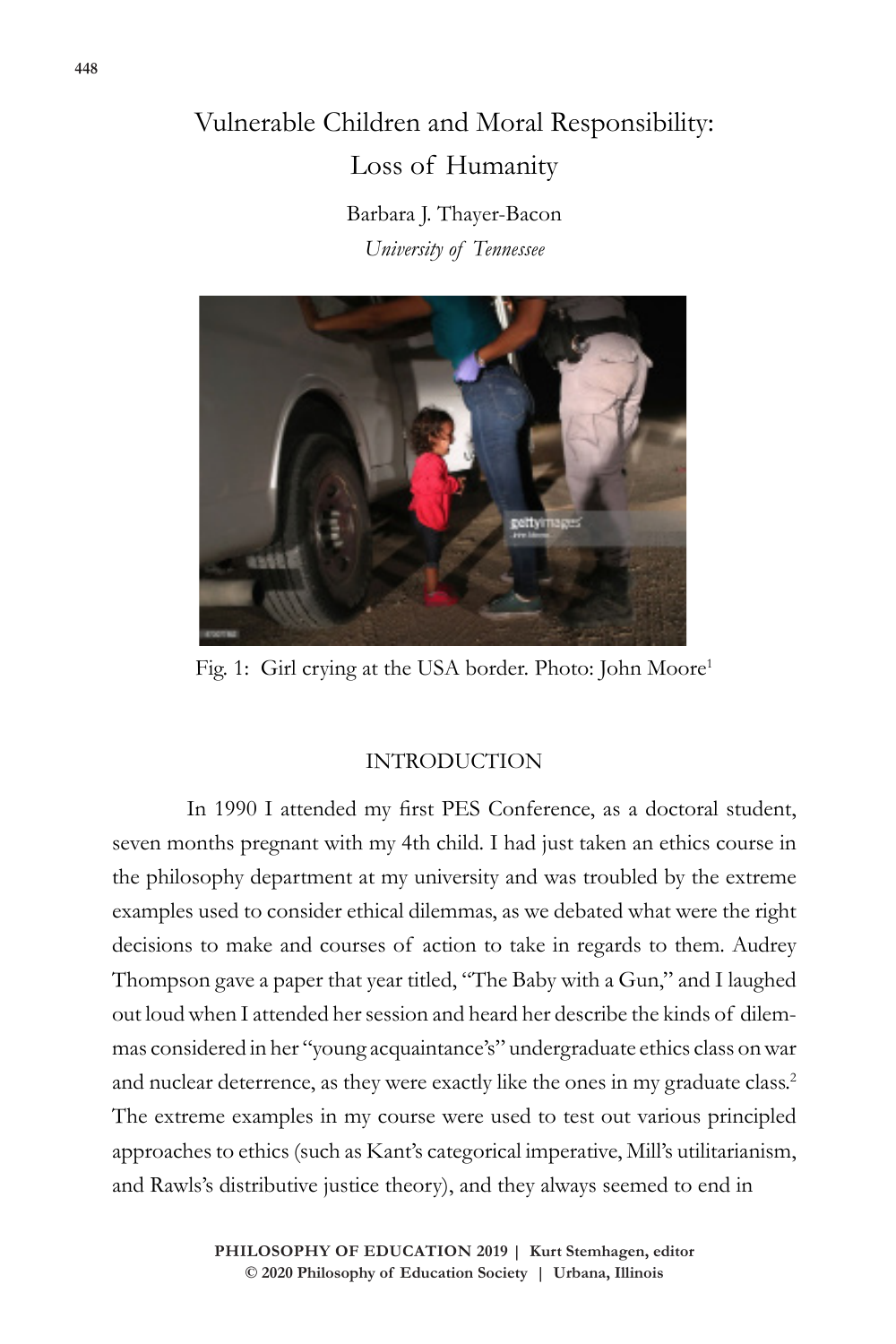violence, involving someone being killed, and/or raped.<sup>3</sup> The class explored through the examples: when was it morally justified to commit such violence? I remember asking in class, can we talk about ethical dilemmas concerning peace and love instead of war and murder? Cheating on one's partner, maybe? Neglecting one's child or elder abuse?

Thompson's paper was my first introduction to the ethical care theory that Carol Gilligan, Sara Ruddick, and Nel Noddings were developing (Thompson refers to their work as "feminine" and contrasts them to "feminist" standpoint theories such as Chris Weedon 's and Alison Jaggar's).<sup>4</sup> It was a much welcomed breath of fresh air, and I came home from PES with a list of feminine/feminist scholars whose work I began reading (none were cited in my ethics courses, as an undergraduate philosophy or graduate philosophy of education student).

Fast forward to spring and summer, 2018: the President of the USA (POTUS) and his attorney general (AG), have created another extreme moral dilemma concerning babies and guns. Only now the story is real rather than fictional, the violence is against innocent children, whose confused and vulnerable parents face border control officers with guns, and instead of laughing I am crying, feeling sick to my stomach. I am moved to act, yes, with signs at local protests, and donations to legal service groups trying to reunite parents with their children taken by the US government, but also through writing. The POTUS/AG's newly enforced "zero tolerance" border policy "justified" the removal of children from parents, who were seeking asylum in the US. To compound this injustice, the children were removed geographically from the USA-Mexican border entirely, creating a situation where neither parents nor children knew the location of the other. Some of the children were too young to even say their names. Over three thousand children were affected by this policy, the youngest sent to "fragile age facilities" for children five years old and under.<sup>5</sup> I seek to try to address this heart-breaking situation, knowing that children's and parents' worst nightmares are that they might lose one another. How could we do this kind of unspeakable violence to innocent children, in the name of whatever policy we seek to enforce or fears we may harbor against "illegal immigrants"? Is this my country?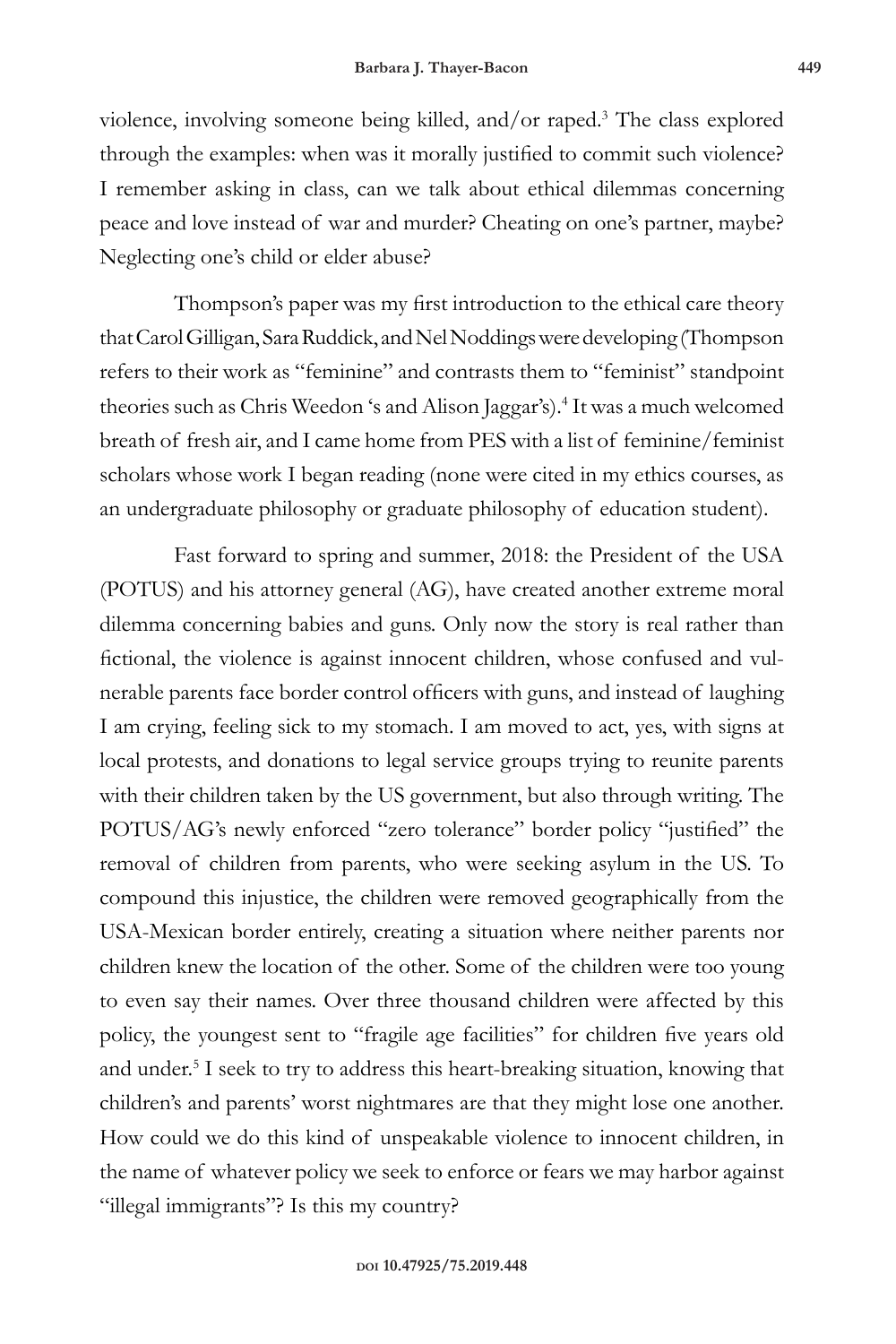I use this article as an opportunity to consider the arguments made in favor of "zero tolerance" for immigration at the USA-Mexico border, as an example of principled ethics, and contrast this position with a caring ethical response (similar to Thompson's paper on moral responsibility). I compare this current "zero tolerance" policy to another "zero tolerance" policy, the US's response to violence in its public schools. The school policy will serve as a strong illustration of the moral dilemmas created by zero tolerance policies as a whole. Both examples illustrate the same problems of lack of attention to context, subjectivity, positionality, and institutional power in moral responses to ethical dilemmas.

I begin with more description of POTUS's policy in regards to immigration, then say more about Thompson's original argument and recommendations. I next describe educational zero tolerance as an example of principled ethics (pros and cons), then connect back to POTUS's zero tolerance policy. We will find that there are logical fallacies in both zero tolerance examples, as well as a lack of moral responsibility. The federal policy makers use extreme fears to push for policies that are racist, targeting non-white parents, and immoral, in terms of using innocent children as fodder to deter families from seeking to immigrate to the USA. At the same time, the policies do not address the underlying concerns that create the problems and dangers the policies seek to address. And, what about the children?

I argue that "zero tolerance" is a misguided approach to a serious, complicated problem that demands fair, humane, caring and just immigration policies. In our (USA) public schools, the evidence shows that zero tolerance policies did not make schools safer and they hurt low income, rural and urban, non-native English speaking, targeted students, especially black and brown boys, queer youth, and children with special needs.<sup>6</sup> The very children we claim to want to help in multicultural educational policies are the ones most hurt by zero tolerance policies, in terms of increased suspensions and lowered graduation rates. The students protected by the policy continue to be white children from families with higher income levels and access to legal protection. In reality, we find that none of the students are safer in schools due to lack of willingness by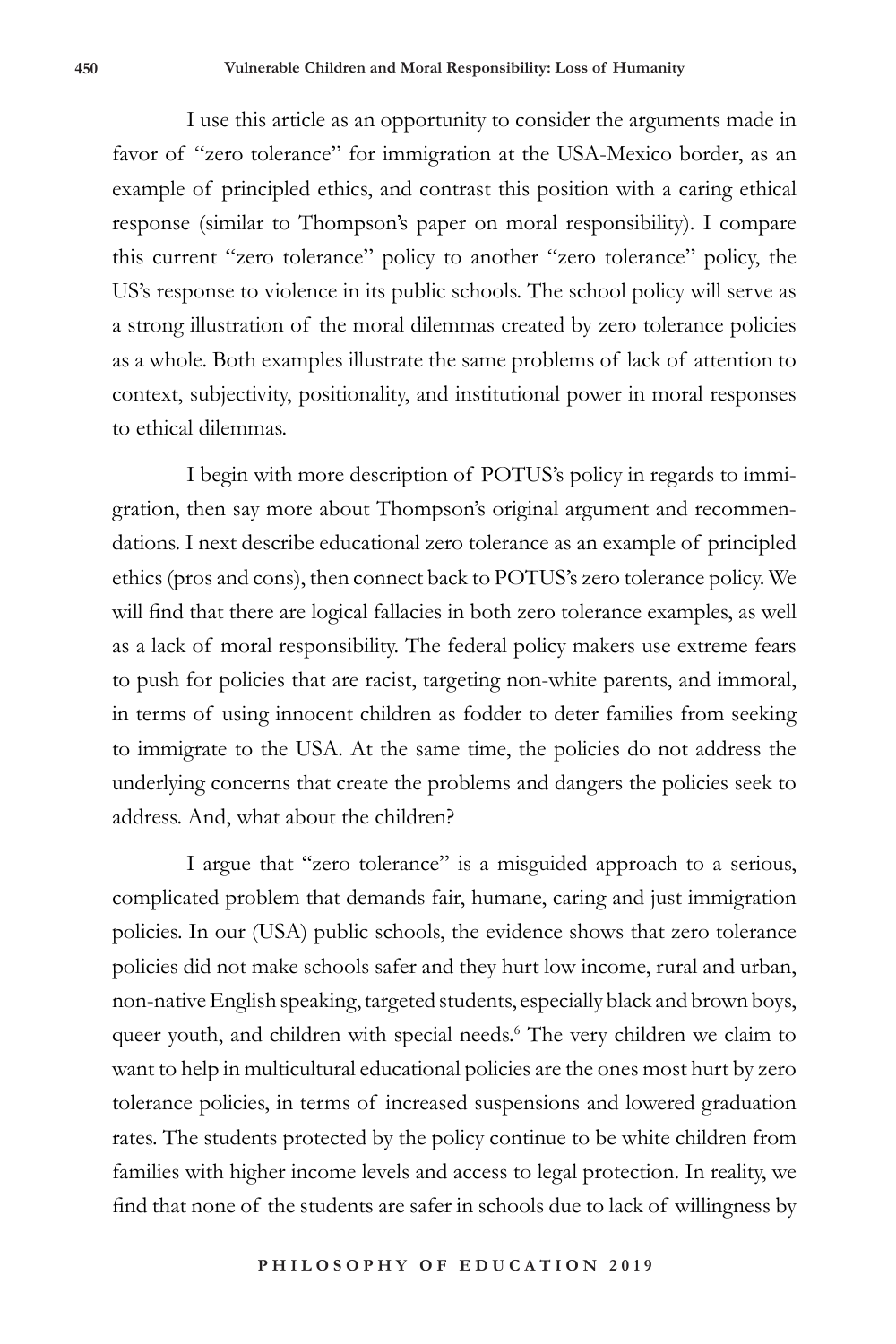the adults able to change gun laws and policies to take moral responsibility and address gun safety. Similarly, at our border, zero tolerance is a racist, discriminatory policy that feeds off of peoples' fears, and is based on lies and deceit—not the reality of peoples' lives. We can do better than this!

### PATH TO ZERO TOLERANCE

POTUS seeks to stir the fires of passionate hatred of "illegal immigrants"—telling us they take our jobs, and murder our family members. POTUS's attack on people from Mexico and other Central and South American countries started the day he announced he was running for the office of president (even before then). In his campaign speeches, and since being elected (with significant Russian influence)—he continues to use extreme examples of moral dilemmas to make his case for the need to build a very expensive border wall and increase the USA border patrol force. For example, in San Francisco (SF), a homeless person (Jose Ines Garcia Zarate) on the SF pier (Pier 14) picked up a discarded gun he found by the bench where he sat, not knowing the gun was loaded, and it went off, accidently killing someone (Kathryn Steinle) on the pier with a ricocheted bullet from the gun.7 Zarate was found not guilty of murder; it was proven in his trial that the shooting of someone was clearly accidental. However, POTUS used this case as an example of the dangers of not closing down the country's borders more securely.

POTUS: "This policy is simple; don't let anyone in anymore. If you do seek to enter the USA, illegally, we will punish you by taking away your children." Latest estimates are that over 3,000 children were impacted by this policy, from teen-agers down to babies, before the moral outrage concerning this policy was so loud, across the nation and around the world, that the policy was stopped, and the courts ordered the USA government to return children to their parents by a set deadline, or face stiff penalties. The USA government then began charging deported parents to pay for the transportation costs to be reunited with their children. The problem with this policy is that the parents—those seeking political asylum from South and Central America (from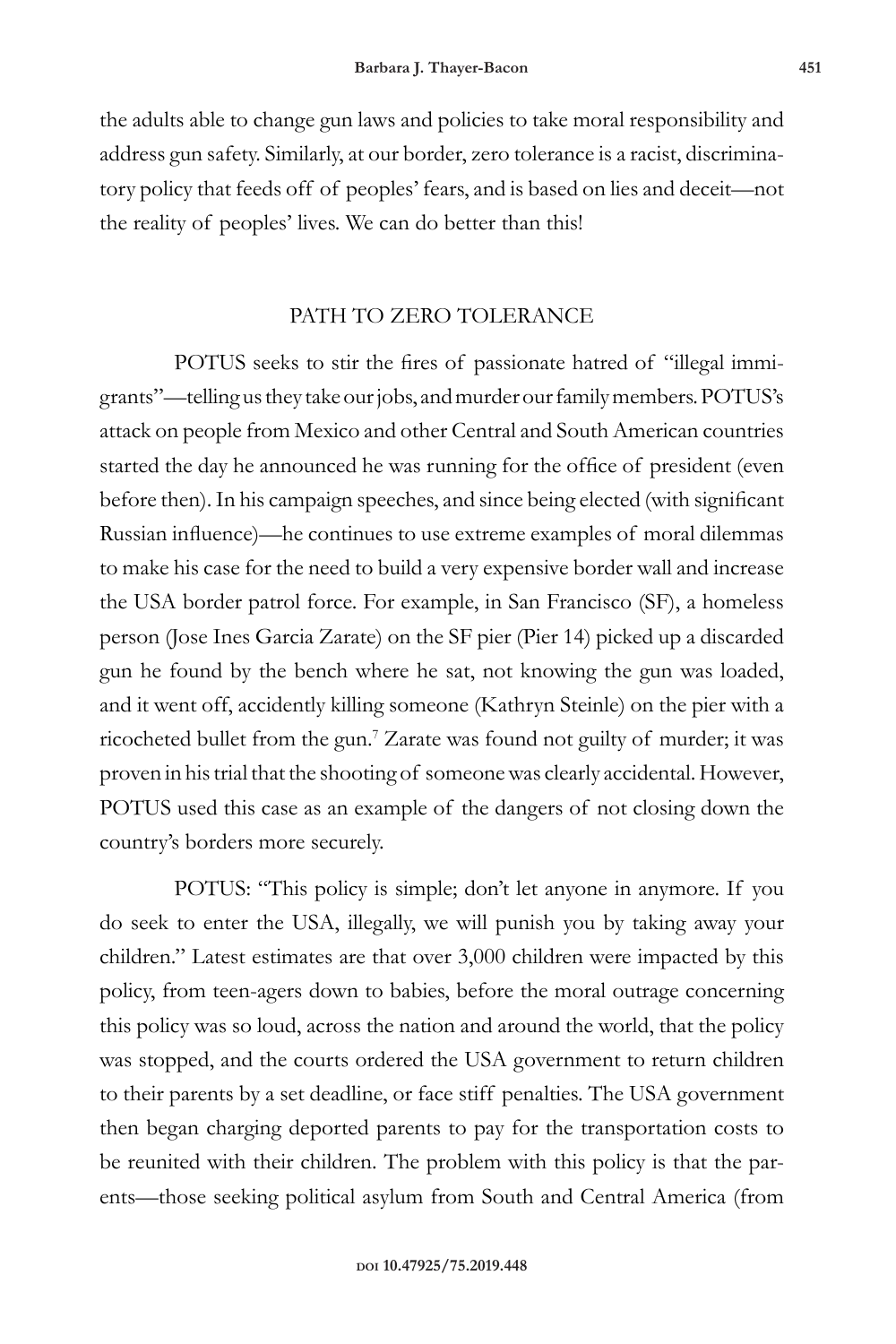Guatemala, Costa Rica, Honduras, etc.)—have an internationally recognized legal right to seek asylum. For those crossing the USA border illegally, like the mother in the opening photograph, she went to the legal entry point for the border first and found that it was closed. She traveled from Honduras with her child, trying to reach the safety of the USA, and the only options left to her were to try another (illegal) route, or give up. Her right to seek asylum is still recognized under those conditions, internationally.

In regards to border control, the concern is double-sided as we recognize the need for general laws to guide the asylum application process. And, on the other side, we acknowledge the inability of general laws to address the many layers of context involved in particular ethical dilemmas. There are basic, international guidelines that have established, for example, the right to provide parental care for one's children and to have fair, legal representation in a country's court system, as recognized by the United Nations Human Rights Principles. The UN also recognizes a variety of reasons that a family may seek asylum, in an effort to protect their children from violence due to gangs or civil war, or geographic disasters like hurricanes or volcanic eruptions, for example.

As critics of ethical care theory have argued successfully, care theory cannot address social problems on a large scale or in a timely manner, as each unique situation is messy and complex and takes time to try to understand.<sup>8</sup> Principled approaches to ethics can be more efficient in terms of offering guidelines for addressing large-scale problems in a timely manner, but they also can easily become a way of avoiding the difficult conditions that create the problems to begin with, such as poverty and climate changes that are causing more natural disasters. Immigration policy is a complex, complicated problem with infinite possible variables that cannot be solved easily by existing, overly politicized systematic processes. Those that pay the price for the lack of a caring, morally responsible approach to ethics in the zero tolerance border policy are the most vulnerable, the children, and their parents who do not speak English, do not know the country's laws and policies, have lost their resources due to natural disasters and violence in their home countries, and have no choice but to trust the authorities they face at the border, after they have attempted to cross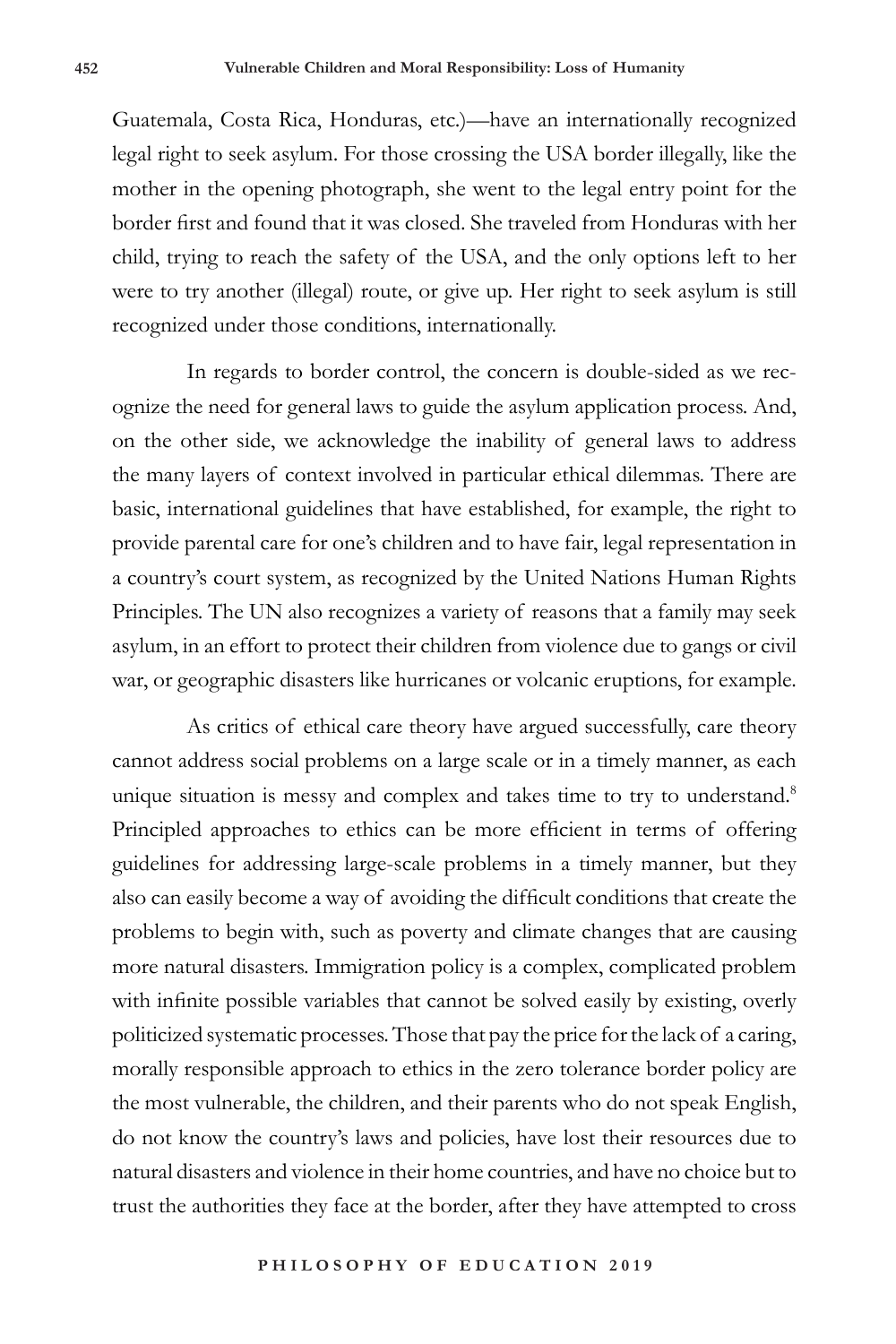legally and/or illegally into the USA. They are the huddled masses, yearning to be free, that the USA is famous for welcoming to become citizens, historically. Most of us, or our ancestors, traveled to America, as voluntary and involuntary immigrants; only First Nations peoples can claim native citizenry.<sup>9</sup>

# THOMPSON'S "THE BABY WITH THE GUN"

In Thompson's example, there is a toddler carrying a loaded gun, innocently pointing it at people in a crowded room (the baby does not own the gun, did not load it, and has no idea what a loaded gun is). We don't know how this baby came to have a loaded gun (isn't that where the moral responsibility lies?). The child has its finger on the trigger, and the question is: would someone be justified in shooting the child? The concern is that the baby could accidently cause the gun to fire, either on its own or if shot in an effort to try to protect others, and the bullet would kill someone. The example differs from the one POTUS used when running for office in several ways: the person on the SF pier was a homeless adult, and he was an illegal immigrant from Mexico. The baby with the gun has no gender or race or social class background. As Thompson explores the moral responses available to us, she demonstrates that all moral responses are partial in the sense that they have a past and a future. She argues that there is not one methodology that will get us to the right answer and course of action. We need to explore moral concerns (not take them as given), make an effort to understand other points of view, and recognize diversity, fluidity, and plurality. She recommends: we cannot just ask how (why) we should conduct ourselves under the given situation; we need to look at the situation as well.

How do we look at the situations of over three thousand children taken from their parents by the US government? It is an overwhelming task, yet there have been efforts to do so, by reporters, photographers, case workers, and lawyers, all trying to get us to listen to the children's cries for "Mama," and "Papa," and "Please call my Aunt, she will pick me up, her phone number is: XXX-XXX-XXXX" (memorized by a five year old, recorded and released by a lawyer); hear the deported father's sobs on the telephone to his daughter still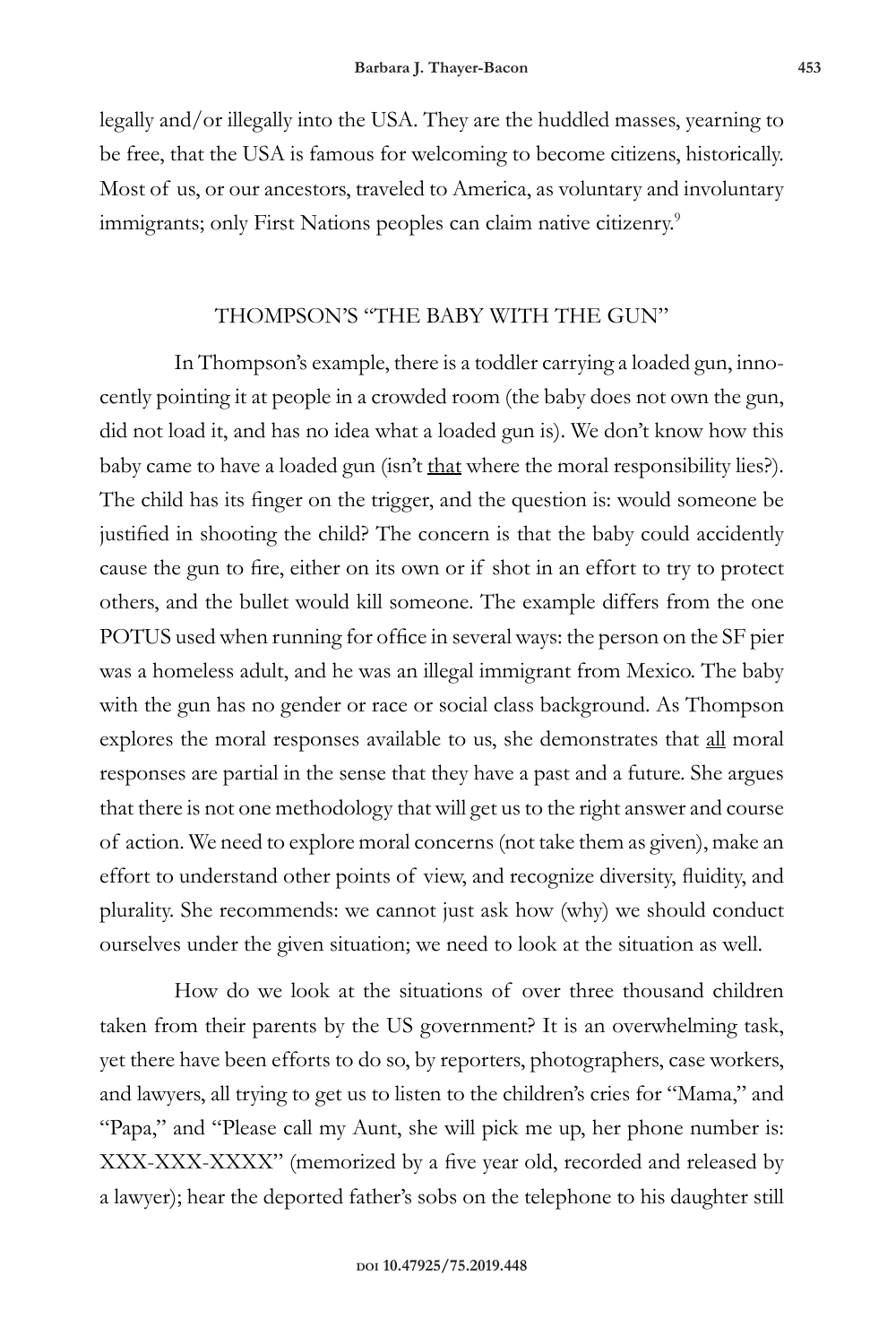in the US (as released by his lawyer), and see the images the government tried to hide, secretly recorded on personal cell phones by social workers, before quitting their jobs.10 I am reminded of the 1930s and the heroic efforts people made to let the larger world know what was going on inside Germany, Hungary, and Poland in the ghettos and concentration camps.

The situation for the little girl and her mother, in John Moore's photograph, is this: the time of day was eleven p.m., and the little two-year old girl was very tired.<sup>11</sup> The mother and child had been on the road for a month, traveling from Honduras to seek political asylum, knowing that US policy historically has accepted claims from Central America for political asylum. However, the US Department of Justice, under the directive of the AG and POTUS, changed the policy and stopped accepting political asylum requests from Honduras. The mother did not know the policy had changed while she was traveling. She tried to enter the US at a legal border crossing but found that to be closed. So, mother and child crossed the Rio Grande River in a boat with a group of other women and children. To their relief, the border patrol was waiting for them on the other side of the river, near the town of McAllen, Texas. The mother put her child down for two minutes while the border control searched her, and the little girl sobbed. That is when Moore took his picture. When the search was over the mother was able to pick her daughter back up and comfort her. The toddler was not taken away from the mother, they were not separated, at least not then; yet her image has come to represent all the children who were separated as photographers were not given access to those children, or permission to take pictures at the time of separation. Those images are not available. How does POTUS's zero tolerance policy for immigration compare to the US's zero tolerance policy tried in our public schools?

# USA PUBLIC SCHOOLS' ZERO TOLERANCE POLICY

"Zero tolerance policies mandate predetermined consequences or punishments for specific offenses … "12 They do not allow for the context of situations to be considered. In 1994, under President Clinton, the US gov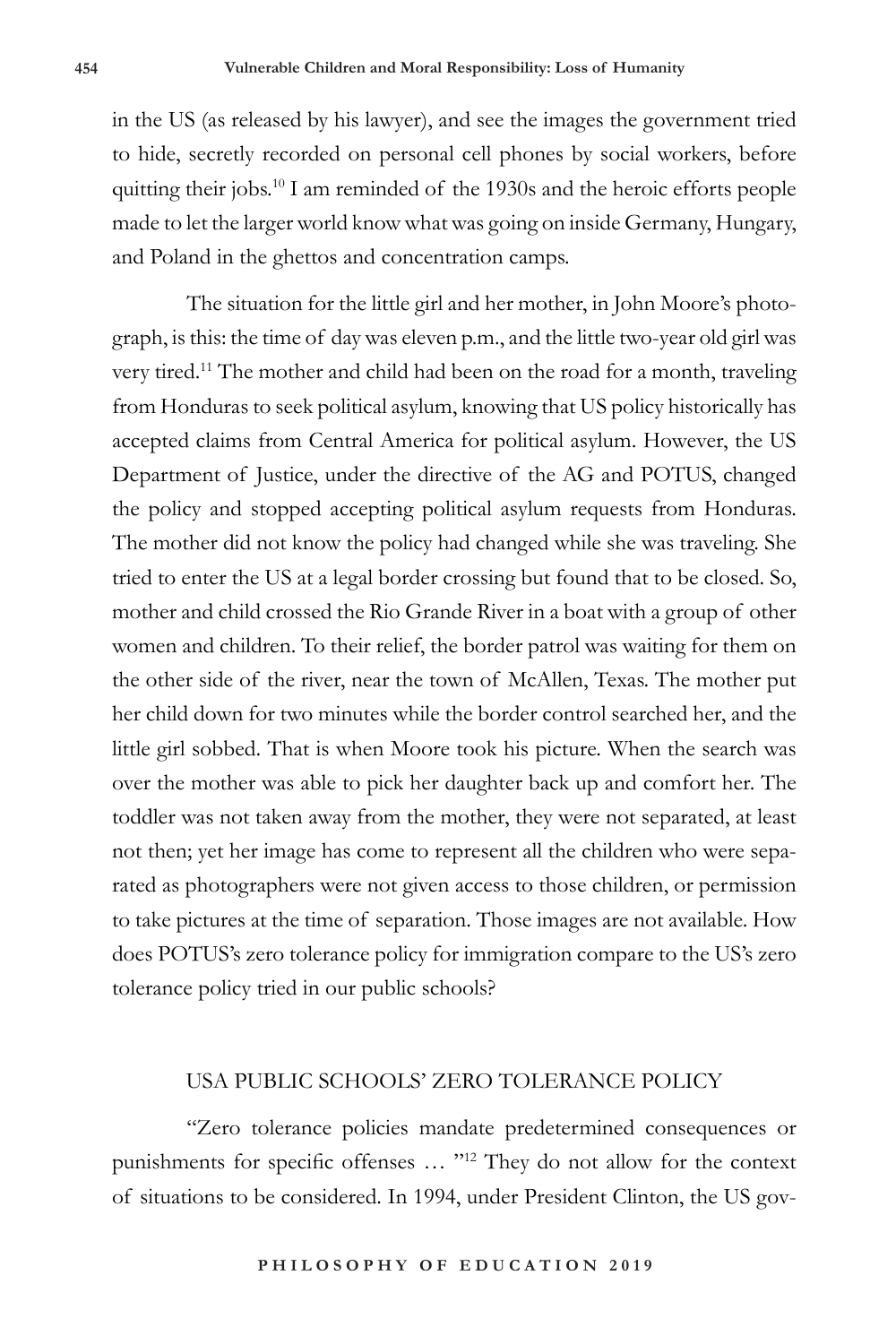ernment passed a "zero tolerance" policy for public schools that required all states to expel for a year any student who brought a weapon to school. If the states did not adopt this policy, they risked losing their federal funding. Many states added to their policies not just weapons, but drugs and alcohol, as well as bullying behavior. The policy was embraced as a way to help keep children safe while at school, which they are required by law to attend. There were problems with this policy from the moment it was enacted. For example: states varied significantly in how they defined the offenses, even what is meant by "weapon." It is not easy to define. Does this include: rubber bands? Squirt guns? Pocket knives accidently left in one's jeans pocket from this morning's farm chores? A pop tart eaten into the shape of a gun? Even one's finger used as a gun? All of these examples resulted in students being expelled from school.<sup>13</sup>

"Drugs" are not easy to define either: does this include pain medicine given to a friend having menstrual cramps? Does "violence" include a kindergartner giving a friend a kiss or hug? These acts (which many would interpret as acts of kindness) have gotten children expelled too. And, students who are guilty of bullying behavior are not necessarily caught and disciplined, as school officials struggle to define, and detect bullying behavior. Instead, it is often the students seeking to protect themselves from the bullying they are receiving who are caught and expelled from school. One clear result of the zero tolerance policy was that it denied students' expelled an education. The research shows that "mandatory discipline can actually increase bad behavior and dropout rates in middle and secondary schools."<sup>14</sup>

Since the zero tolerance policy was enacted, gun violence in public schools has actually increased in number of incidents and level of violence. Examples: the Columbine High School shooting (April 20, 1999), Littleton, Colorado, where thirteen people were shot by two high school students, before the shooters committed suicide; Sandy Hook Elementary School, Newtown, Connecticut (December 14, 2012) where twenty-seven people died, mostly young children; and a more recent example in Parkland, Florida (February 14, 2018), where seventeen people died at Marjory Stoneman Douglas High School. There were twenty-three school shootings where someone was hurt or killed in the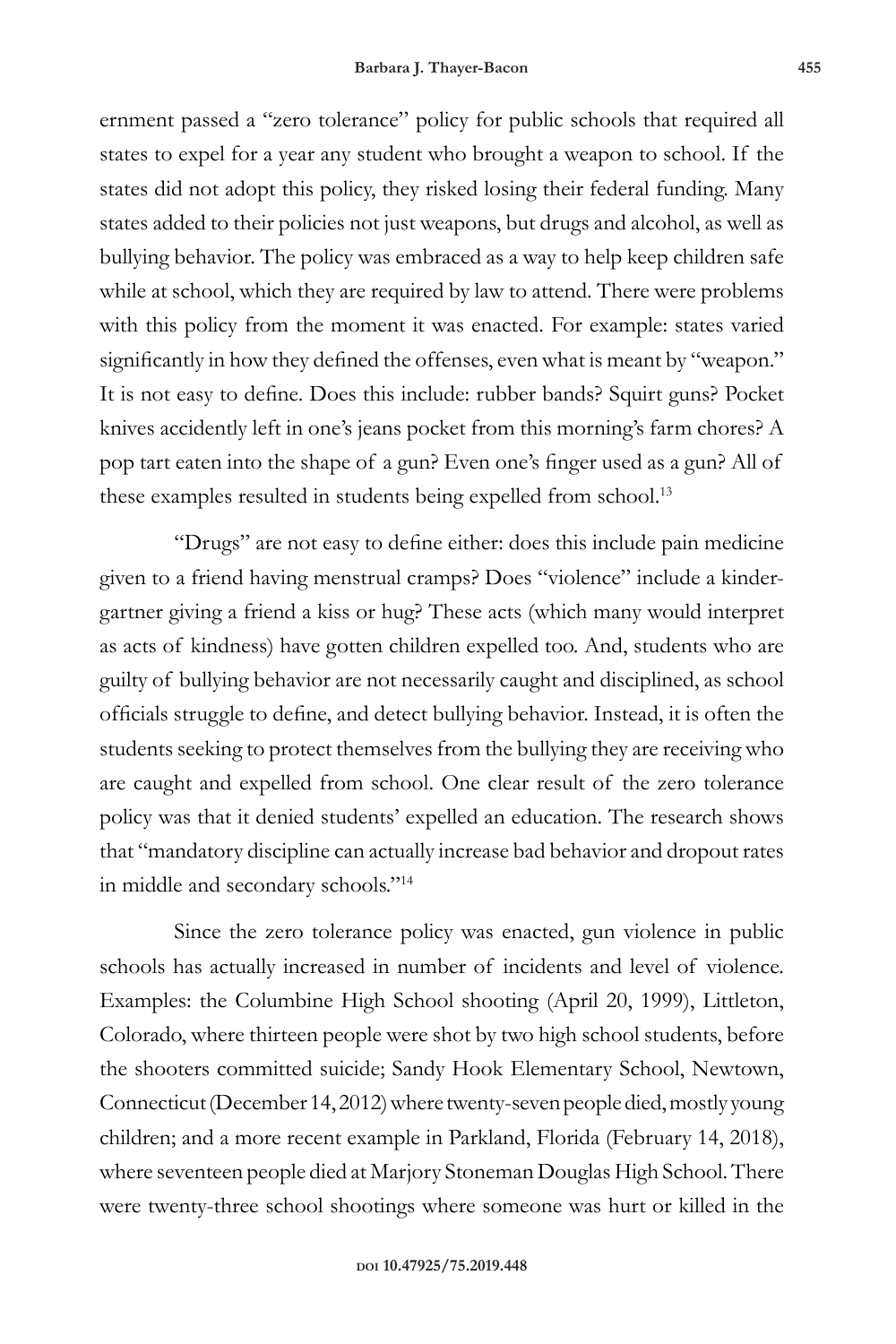first twenty-one weeks of school in 2018 (more than one shooting per week).<sup>15</sup> The zero tolerance policy in public schools has not worked, and in 2016, under President Obama's administration, new guidelines were put in place to end zero tolerance policies and stem the school-to-prison pipeline.<sup>16</sup>

The students in the Parkland, Florida, incident are old enough and wise enough to make the case themselves that the problem is a complex, and complicated one, involving many factors, including a need for gun control in the USA (which points to a need for background checks at gun shows and online sales), so that people who are mentally unstable (which points to a need for better mental health services) are not be able to have access to guns (especially high powered guns meant for military use, not civilian use). The Florida high school students have teachers and parents helping them to find ways to have a voice as future voting citizens in the USA (some of them were already old enough to vote). They call on the policy makers to take moral responsibility and change the laws to help protect school children from gun violence, even as they/we acknowledge that there is not one solution to this complex, complicated problem. We need to acknowledge that rule driven zero tolerance policies don't work; there is no one method or policy that will get us the right answer and correct course of action. We need a multi-pronged approach. We need to look at the moral concerns from diverse perspectives, as well as look at the unique situations. The responses are not easy.

#### POSSIBLE RESPONSES?

What are caring and just responses to illegal immigration problems at the USA's southern border? Even if we agree that there is a problem of border control (no one is in favor of there being no border or that anyone who wants in should be allowed entry; there is agreement that one of a government's vital roles is to protect its citizens from invasion and harm from violent, dangerous people), we should agree on caring and just grounds that it is not moral to use innocent children as fodder to scare families away from trying to immigrate to the USA. We do agree, within our legal system, that children cannot be held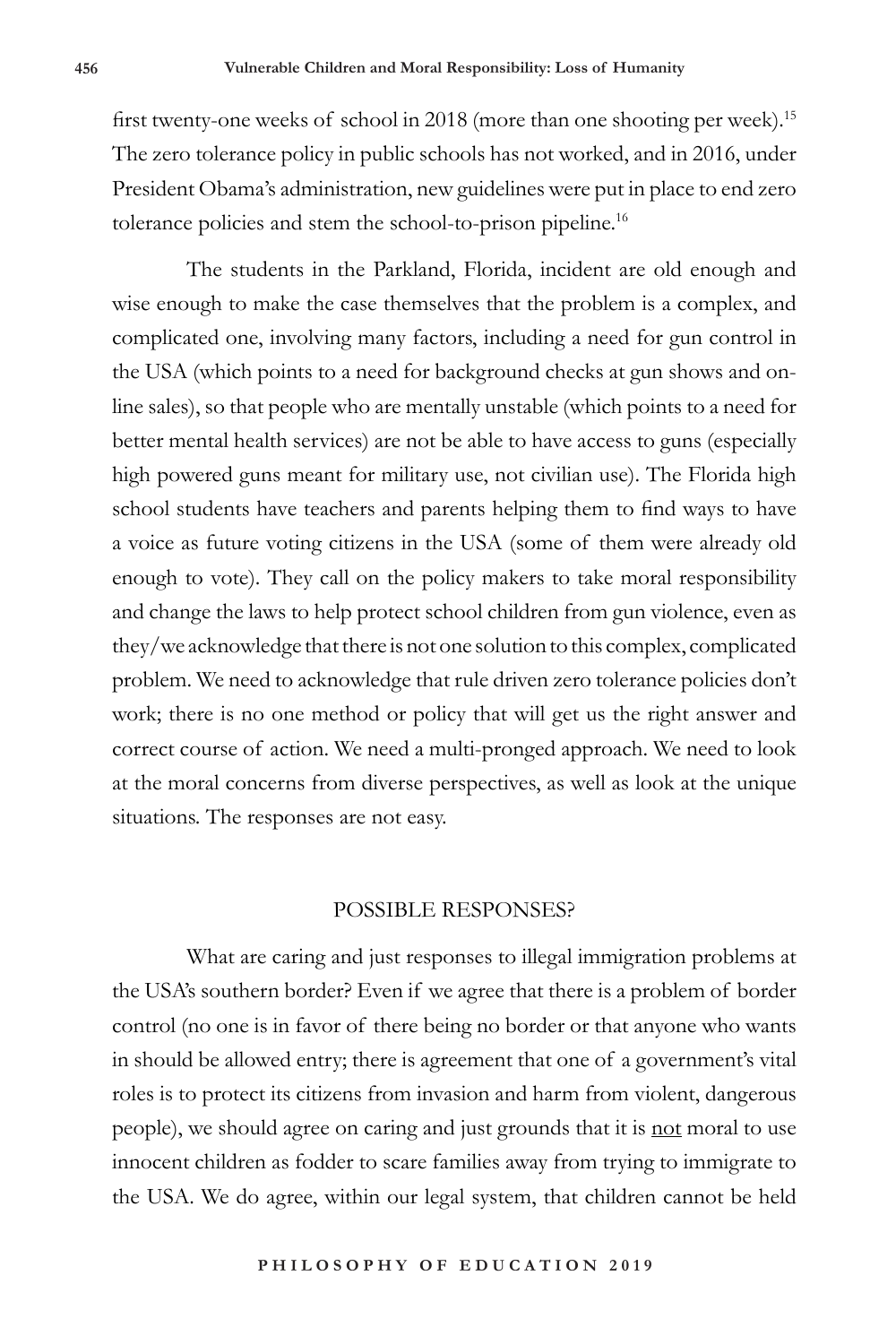accountable for what their parents do (or not), and that before the age of reason (commonly recognized to be at least six years old at an international level), children cannot be held accountable for their own actions. Taking children from their parents/extended families at the USA border is a form of kidnapping. These adults did not even receive a receipt for their children, thus treating children as having less value than a person's wallet, wedding ring, or shoelaces!

The evidence is so strong and thorough concerning the harm that occurs to young children who experience dramatic separation from their families, in terms of medical, psychological and child development research, that it is not possible to cite it all here. I do not have room. Nor do I have room to cite the harm done to the parents who lost their children—breaches of trust have been broken that will take years to recover from and heal, if ever. This kind of forced, dramatic separation of young children from their families impacts their development physically, emotionally, and psychologically for the rest of their lives.

The families are crossing the USA border illegally out of anxiety, even hopelessness, traveling great distances to do so, with young children in tow. This is not an easy thing to do; it is an act of desperation. US policy makers and citizens have a moral obligation to look at the conditions that are causing the families to make such a risky trip with their children accompanying them. They need to help address these conditions. It is a humanitarian concern requiring a humanitarian response. Contrary to numerous pleas by US citizens for the POTUS and AG to take moral responsibility for their actions and the impacts these are having on innocent children's lives, the US government's response was to charge the parents they deported for the travel costs to have the government return their children, the very parents who risked theirs and their children's lives due to devastation in their home countries. Once again, US citizens cried out in alarm, stepped forward, and began raising the money to pay the travel costs for families to be reunited. Governmental efforts to reunite families in a timely manner only began by court order, after the American Civil Liberty Union (ACLU) sued the USA government on behalf of the families. At the time of submission of this article, there were still over five hundred children not returned to their families, with over three hundred parents deported, and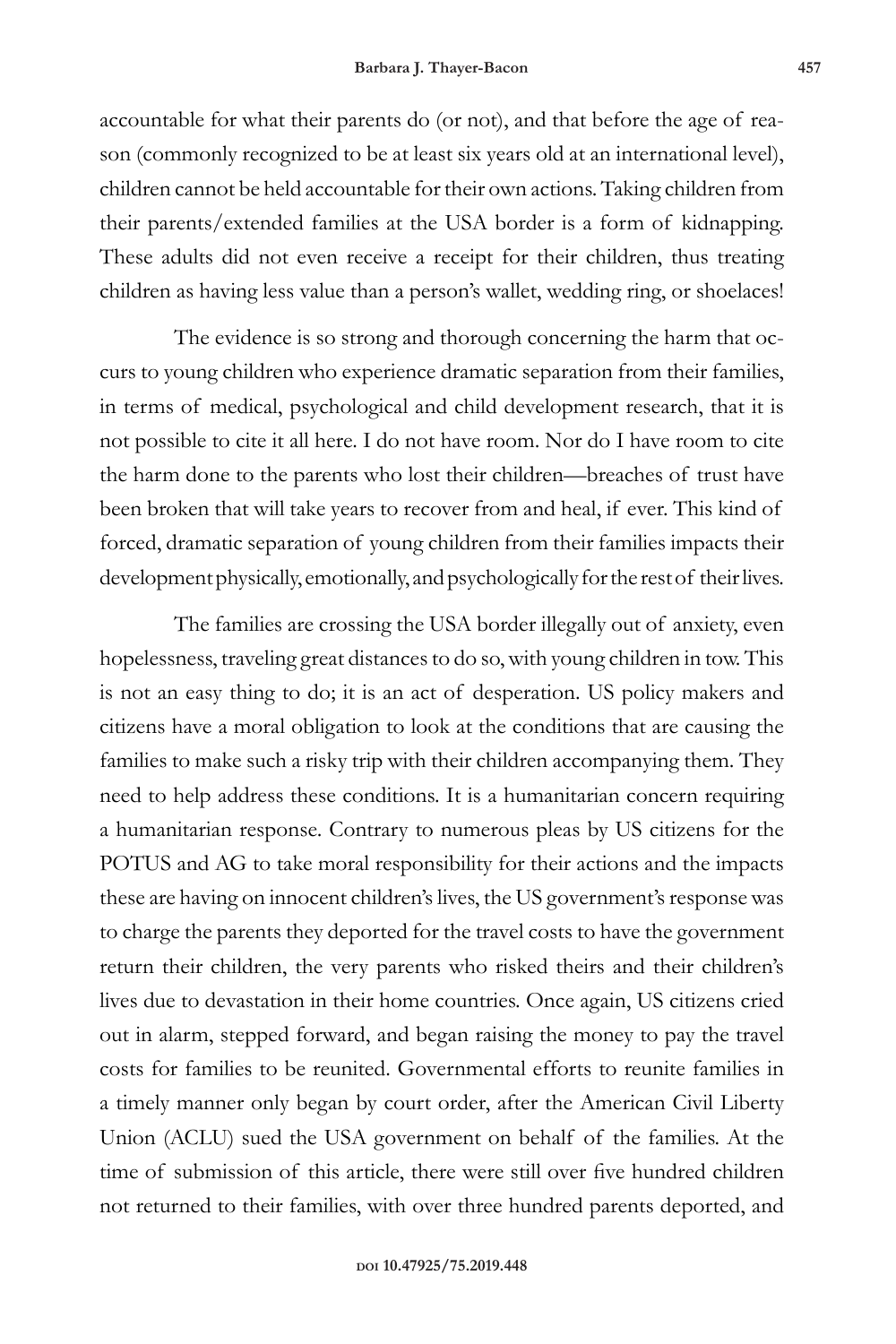the ACLU was trying to find them. The USA government was not looking for the parents, and was showing no contrition. Instead they were building more deportation holding facilities and looking for new ways to again separate children from their families. At the time of acceptance of this article, the US government was in its longest shut-down, with only a partial budget passed, as POTUS was using the budget to demand the funding of a border wall to be built between Mexico and the US.

POTUS's and the AG's zero tolerance immigration policy violates peoples' basic principles agreed to at an international level. Tragically, for the innocent children harmed by this policy, the results for them will likely fulfill the very fears POTUS and others worry about: gangs such as M13 will be able to step into the void created by loss of family and trust in the US government.<sup>17</sup> The basic need for belonging is strong in human beings, and we know that key reasons that children join gangs is to feel protected, cared for, and that they have membership in a "family" to whom they belong.<sup>18</sup>

A principled ethical approach alone will not solve the problem of controlling entry into our country. Improved immigration policy is needed, rules and guidelines to help those seeking asylum as well as those hired to protect the border. However, the policy needs to be nuanced, allowing for consideration of diverse conditions and contexts, and recognizing the need to continually revisit the policy as conditions change. The policy needs to be just and caring. It is a difficult problem that will take courage to seek to improve something our government leaders have resisted for fear of damaging their political careers. Or is it that they just do not care?<sup>19</sup> The solution is not fear-mongering, bullying, and kidnapping other people's children.<sup>20</sup> As citizens in the US, we must recognize our moral responsibilities to help care for innocent children, and support their families' efforts to take care of them, so that we don't have to worry about disarming teenagers with guns, someday.

<sup>1</sup> Image of crying girl at the USA-Mexico border, John Moore, "Image #973097552," 2018, photograph, *Getty Images* (copyright permission purchased).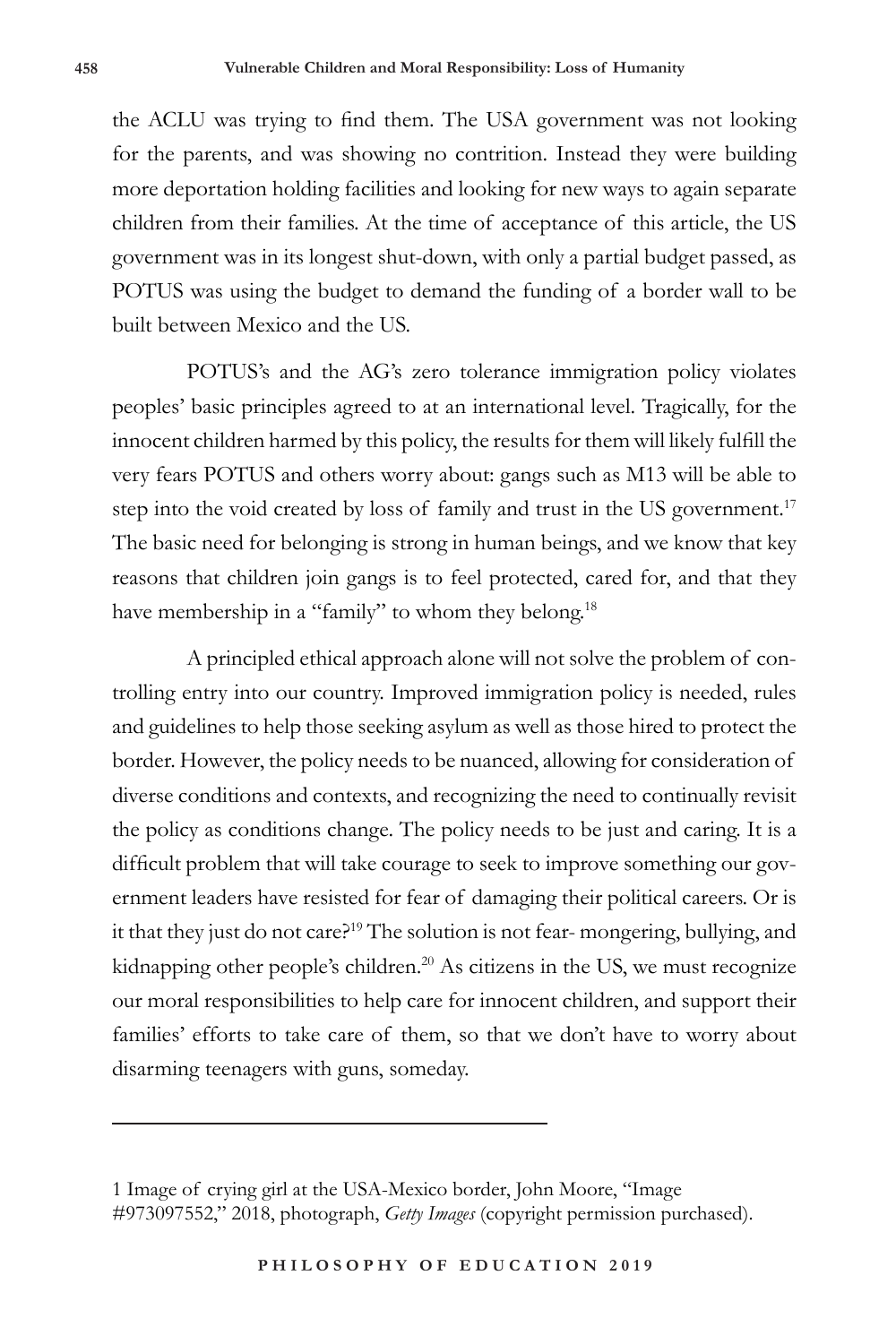2 Audrey Thompson, "The Baby with a Gun," in *PES Yearbook 1990*, ed. David Ericson (Normal, IL: Illinois State University Press, 1991): 239-249.

3 Immanuel Kant, *Groundwork of the Metaphysic of Morals,* trans. Thomas Kingsmill Abbott (Peterborough, ON/Orchard Park, NY: Broadview Press, 1785/2005); John Stuart Mill, *Utilitarianism*, 2nd ed*.* (London: Parker, Son & Bourn, 1863); John Rawls, *A Theory of Justice* (Cambridge, MA: Belknap Press of Harvard University Press, 1971).

4 Carol Gilligan, *In a Different Voice* (Cambridge, MA: Harvard University Press, 1982); Alison Jaggar, "Love and Knowledge: Emotion in Feminist Epistemology," in *Gender/ Body/Knowledge*, ed. Alison Jaggar and Susan Bordo (New Brunswick, NJ: Rutgers University Press, 1989); Nel Noddings, *Caring* (Berkeley, CA: University of California Press, 1984); Sara Ruddick, *Maternal Thinking* (Boston, MA: Beacon Press, 1989); Chris Weedon, *Feminist Practice and Poststructuralist Theory* (Oxford: Basil Blackwell, 1987). 5 As reported by MSNBC, summer 2018. The reported number has increased since then.

6 James Banks and Cherry McGee Banks, *Multicultural Education: Issues and Perspectives, 9th Ed.* (Hoboken, NJ: Wiley & Sons, 2016).

7 Daniel Arkin and Corky Siemasko, "Shooting of Kathryn Steinle: San Francisco Pier Killing Suspect Found Not Guilty of Murder, *NBCNews*, November 30<sup>th</sup>, 2017, www.nbcnews.com/news/us-news/jose-ines-garcia-zarate-san-francisco-pier-killingsuspect-found-n823351.

8 Seyla Benhabib, *Situating the Self* (New York, NY: Routledge, 1992).

9 John Ogbu, "Immigrant and Involuntary Minorities in Comparative Perspective," in *Minority Status and Schooling*, eds. Margaret Gibson & John Ogbu (New York, NY: Garland, 1991), 3-33; John Ogbu and Herbert Simons, "Voluntary and Involuntary Minorities: A Cultural-Ecological Theory of School Performance with some Implications for Education," *Anthropology & Education Quarterly* 29, no. 2 (June, 1998): 155-188.

10 As reported by MSNBC, summer 2018.

11 "Story Behind Viral Photo of Crying Toddler," video, 2:21, www.cnn.com/videos/world/2018/06/18/child-crying-border-photograph-john-moore-intv.cnn. 12 John H. Holloway, "The Dilemma of Zero Tolerance," *Educational Leadership* 59, no. 4 (December 2001/January 2002): 84-85.

13 "Zero Tolerance Policies Are Not as Effective as Thought in Reducing Violence and Promoting Learning in School, Says APA Task Force," August 9th, 2006. http:// www.apa.org/news/press/releases/2006/08/zero-tolerance.aspx. 14 Ibid.

15 Saeed Ahmed and Christina Walker, "There has Been, on Average, One School Shooting Every Week this Year," CNN, May 25<sup>th</sup>, 2018, www.cnn.com/2018/03/02/ us/school-shootings-2018-list-trnd/index.html.

16 Christopher Zoukis, "New Guidelines Target Ending 'Zero-Tolerance' Policies, Aim to Stem School-to-Prison Pipeline," *The Blog*, November 29<sup>th</sup>, 2019, www.huffingtonpost.com/christopher-zoukis/new-guidlines.

17 M13 is short for Mara Salvatrucha, a gang that first started in El Salvador and has spread to the US. POTUS often refers to M13 to stoke fears against immigrants